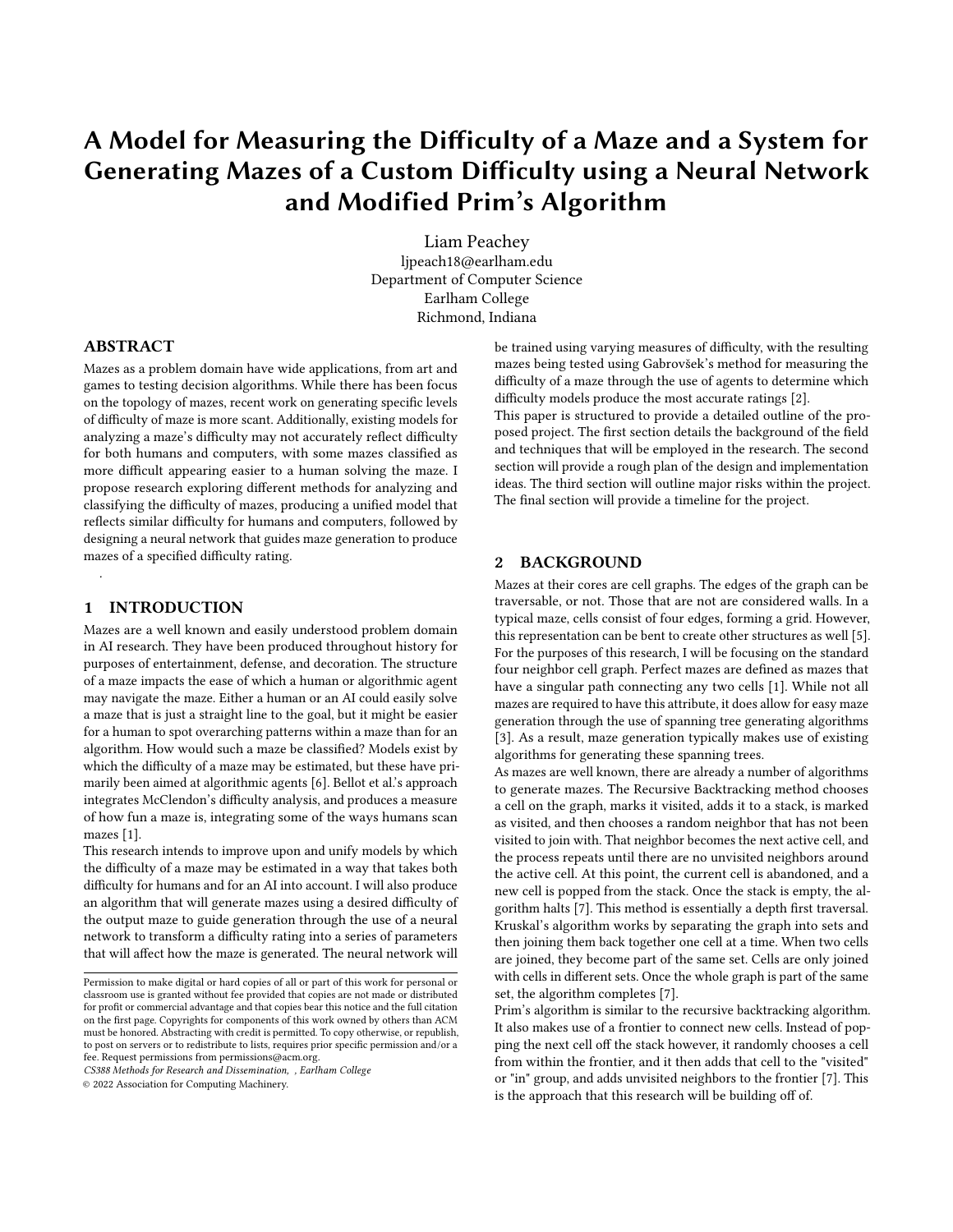Bellot et al. outlines existing methods for assessing the difficulty of mazes, and produces their own model for calculating how fun a maze is [\[1\]](#page-3-1). McClendon's difficulty ratings, which Bellot et al. used and refined in their model, is based on the complexity of the solution path multiplied by the complexity of all branches in the maze [\[6\]](#page-3-0). Bellot et al.'s approach takes into account the number of what they refer to as "non-significant" walls [\[1\]](#page-3-1). According to them, mazes with a low number of non significant walls and the highest difficulty as rated by the McClendon model are the most fun.

Finally, Gabrovšek uses a number of agents to explore a maze, using their performance to determine which algorithms produce the most difficulty mazes [\[2\]](#page-3-2). Bellot et al. also produced two hybrid algorithms that they used for generating mazes that they determined to be more fun [\[1\]](#page-3-1). However, this and many other works failed to create systems of generating mazes of a specified difficulty. Susanto et al. produced a genetic algorithm for generating a type of maze [\[8\]](#page-3-6). Their mazes are not the usual cell graph type, and are specific to the game they developed. They encoded patterns into genes that would then be used within the genetic algorithm [\[8\]](#page-3-6). Their method also seems to be suited to generating higher complexity levels. The goal of our algorithm is to produce mazes of a specific complexity without long training cycles at runtime, so a genetic algorithm like this one would not be a good fit.

## 3 DESIGN AND IMPLEMENTATION

This project will make use of a neural network to process a difficulty rating, outputting parameters for an altered Prim's algorithm maze generator. Once the parameters are determined, the algorithm will generate a maze, which will be assessed by a difficulty model. This result will be used to grade the neural network.

The overall framework of the project is outlined in Figure [1.](#page-1-0) Input difficulty is the desired difficulty of the maze. This is passed to the maze generator neural network (MGNN) which will return a set of parameters for the main algorithm in an attempt to produce a maze that matches. The goal difficulty and generated maze is then passed to the difficulty model, which analyzes the maze difficulty. The MGNN then uses this value to grade, and proceeds to the next generation. This describes the learning loop. After this is completed, the algorithm may be used to generate a pool of mazes for agent functions to complete. The performance of these functions is then compared with the desired difficulty of the maze, as well as the difficulty model's assessment of the maze, and compiled as performance data.

The difficulty model will factor in the work of Bellot et al. to create measure of how fun a maze is, as well as re-examining McClendon's difficulty formula, which is already factored into Bellot et al.'s formula, to look for additional factors by which to determine a maze's theoretical difficulty [\[1,](#page-3-1) [6\]](#page-3-0). Additionally, I will be using Gabrovšek's method of employing maze solving agents to determine maze difficulty and complexity [\[2\]](#page-3-2). I will be adding additional agents however, including heuristic searches, such as A\* search, greedy, etc. for more accurate measures as to how a computer may solve a maze as well as how to push the model further.

The neural network will use the difficulty model I develop in the first few weeks of the project as feedback. Parameters will include but may not be limited to the coordinates of the first cell in the maze that is visited, number of starting points, the "age" of the last visited cell to explore again from when hitting a dead end, directional biases, and maximum ratio of certain types of intersection (outlined by Kim and Crawis) to the maze's size [\[4\]](#page-3-7). Other factors will likely be added or removed during the course of the project. The core of the algorithm will be based on Prim's algorithm for maze generation [\[7\]](#page-3-5). Prim's algorithm makes use of a frontier built through cell discovery, which should allow for more control over determining how the maze will grow.

This work will be evaluated by comparing the desired difficulty rating of mazes generated, actual difficulty ratings as based on the models used, and the performance of the agent functions used later on. We will test multiple difficulty models for training the MGNN, and analyze all of them to see which works best with the Prim's algorithm system we develop.

<span id="page-1-0"></span>

Figure 1: Project Framework

#### **MAJOR RISKS**

Neural networks are fairly new to me, so I will need to be able to reacquaint myself with them, and properly implement this when the time comes, and it will likely involve time during other sections to learn before beginning the development period. Additionally, as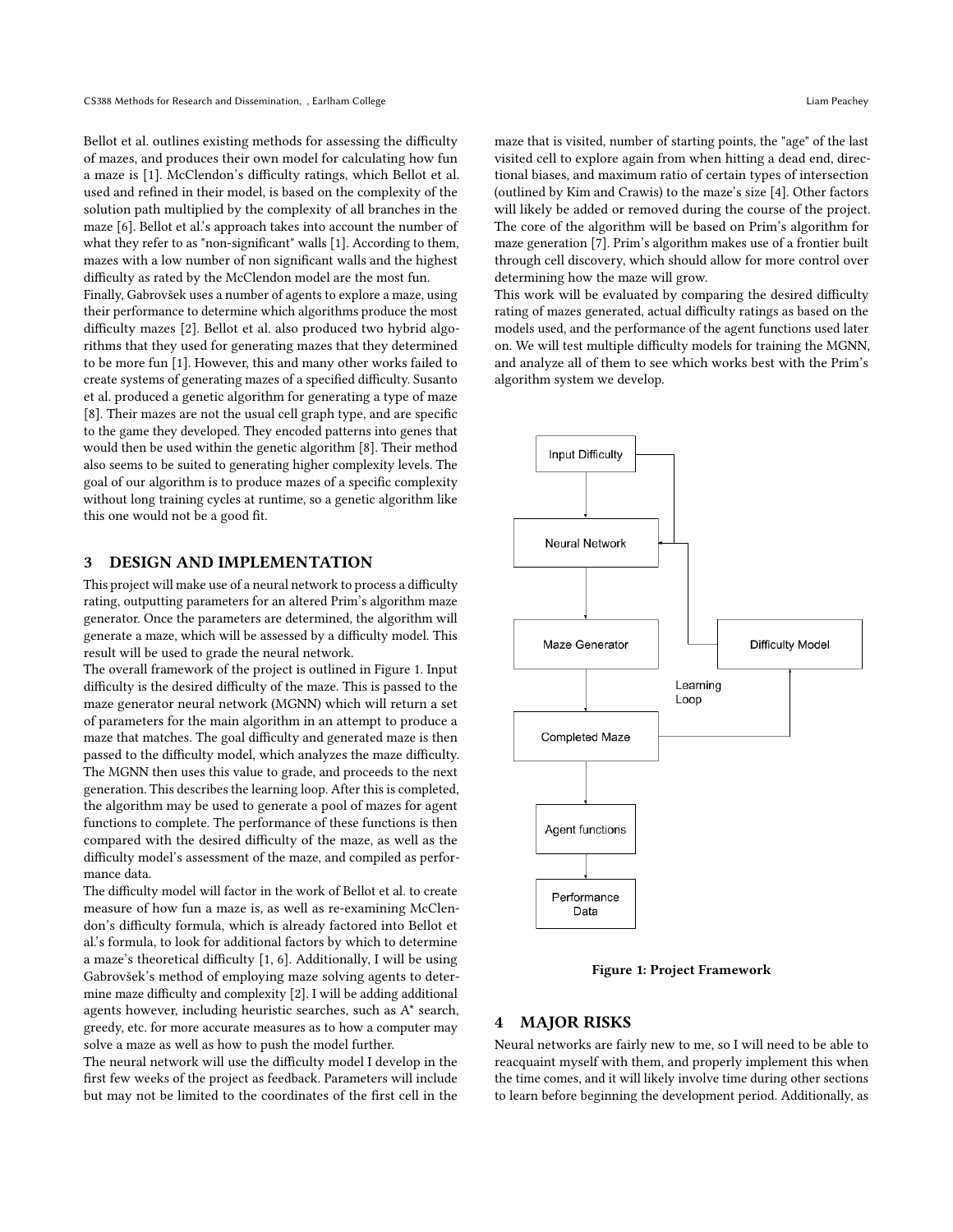A Model for Measuring the Difficulty of a Maze and a System for Generating Mazes of a Custom Difficulty using a Methods Network and Mode Research Modified Seminination, Gollege

the neural network will be based on the difficulty model, the model must be complete and fairly functional before I can fully implement begin work on training the neural network. I plan to make my work as modular as possible, so I can potentially circumnavigate this issue by having a backup maze difficulty model that I can substitute. This solution would also provide additional data for assessing the performance of my model. Finally, implementing additional maze generation and solving algorithms will take time and effort to understand and write. Working them into the overarching structure of my code may also be challenging. I have allotted time early on to work on these so that if they take longer than expected, or if unexpected issues arise from them I should be able to compensate.

# 5 TIMELINE

| Week 1  | 1. Build maze domain<br>2. Implement McClendon and Bellot et al.'s                                    |
|---------|-------------------------------------------------------------------------------------------------------|
|         | difficulty and fun models.                                                                            |
|         | 3. Implement Prim's algorithm, recursive                                                              |
|         | backtracking, and hunt and kill algorithms.                                                           |
| Week 2  | 1. Tweak difficulty models, and factor in other                                                       |
|         | ways of measuring mazes                                                                               |
|         |                                                                                                       |
|         | 2. Implement A*, greedy, and random walk agents.                                                      |
| Week 3  | 1. Generate a set of mazes from each algorithm                                                        |
|         | 2. Run difficulty analysis on mazes                                                                   |
|         | 3. Have agents complete the mazes, record details                                                     |
|         | on performance of each for comparison with the                                                        |
|         | predicted difficulty                                                                                  |
|         | 4. Submit first draft of paper analyzing accuracy                                                     |
|         | of model                                                                                              |
|         |                                                                                                       |
| Week 4  | 1. Tweak difficulty model as needed                                                                   |
|         | 2. Implement maze generation algorithm that will                                                      |
|         | be used with the Neural Network                                                                       |
|         | 3. Implement additional agents                                                                        |
|         |                                                                                                       |
| Week 5  | 1. First release of software, limited to difficulty                                                   |
|         | model                                                                                                 |
|         | 2. Begin work on neural network using difficulty                                                      |
|         | model to measure fitness                                                                              |
| Week 6  | Begin training the algorithm                                                                          |
|         | 1. Tweak parameters and neural network                                                                |
| Week 7  | 2. Train additional neural networks using other                                                       |
|         |                                                                                                       |
|         | difficulty models                                                                                     |
|         |                                                                                                       |
|         | 1. Generate mazes using algorithm                                                                     |
|         | 2. Run and collect data from agent functions on                                                       |
| Week 8  | generated mazes                                                                                       |
|         | 3. Perform analysis on expected difficulty, actual                                                    |
|         |                                                                                                       |
|         |                                                                                                       |
|         | difficulty, and difficulty according to performance.<br>1. Record findings and update/expand paper to |
| Week 9  | match current state of findings                                                                       |
|         | 2. Submit second draft of paper                                                                       |
|         | 1.Tweak algorithms/do more training                                                                   |
| Week 10 |                                                                                                       |
|         | 2. Implement more agents/Implement other                                                              |
|         | difficulty analysis techniques                                                                        |
| Week 11 | Collect additional data and compare difficulty                                                        |
|         | model with other analysis techniques                                                                  |
| Week 12 | Begin work on poster. Gather data and visuals.                                                        |
|         | Work through final touches, refine software for                                                       |
| Week 13 | ease of use/testing                                                                                   |
| Week 14 | First draft of poster due                                                                             |
|         |                                                                                                       |
|         | 1. Add final touches to paper, software, and poster                                                   |
| Week 15 | 2. Submit final draft of paper                                                                        |
|         | 3. Release final software<br>4. Present Poster                                                        |